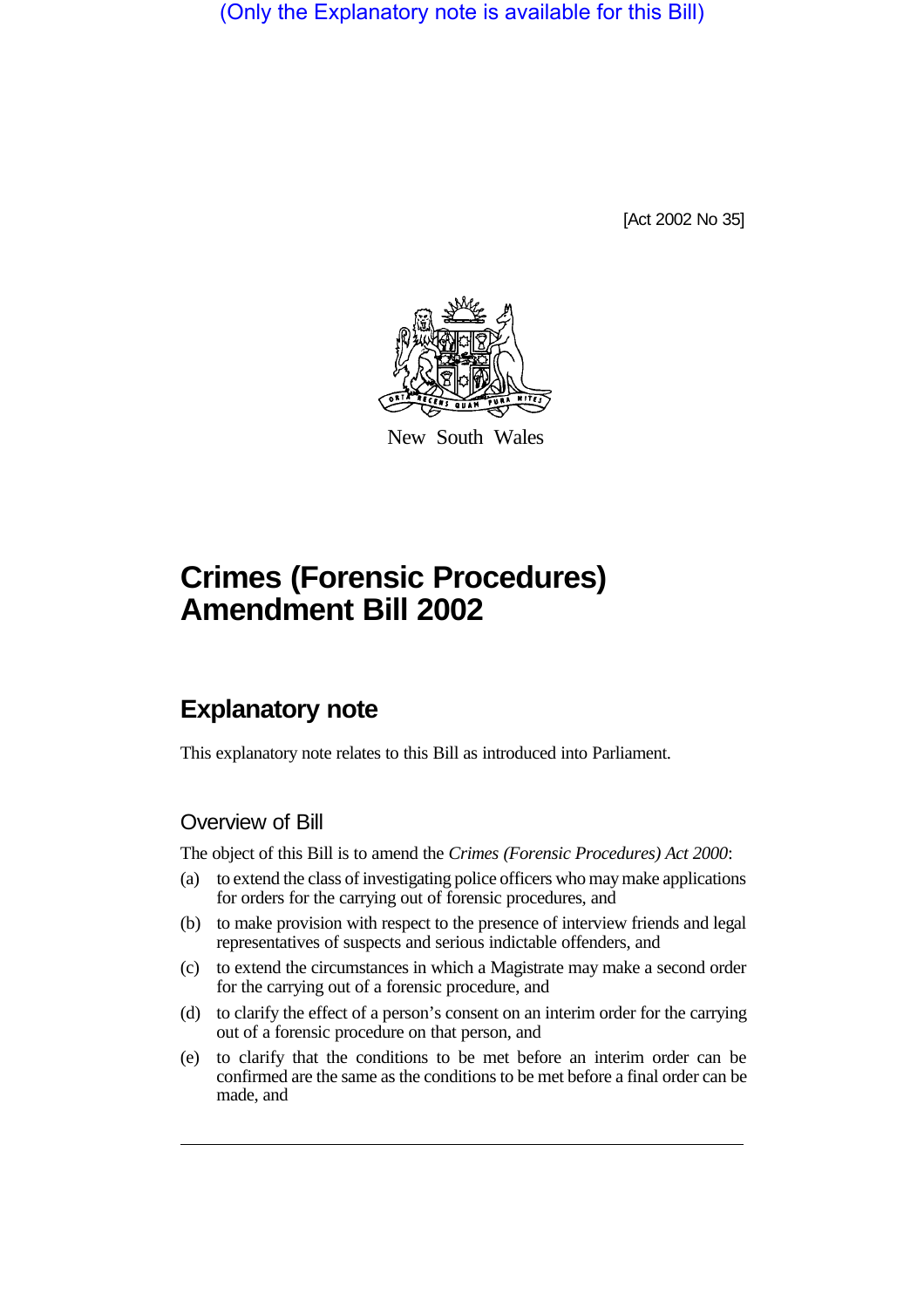Explanatory note

- (f) to clarify who may apply for an interim order, and
- (g) to remove the requirement to support an application for an interim order by evidence on oath or by affidavit in the case where an application is made by telephone or facsimile or any other way other than in person, and
- (h) to require that an application for an interim order be made in person unless it is not practicable to do so, and
- (i) to simplify the recording requirements for the making of interim orders, and
- (j) to make it an offence for a person to give information that the person knows to be false or misleading in an application for an interim or final order, and
- (k) to clarify the procedure when a suspect self-administers a buccal swab, and
- (l) to clarify that a suspect may object to any form of electronic recording of the carrying out of a forensic procedure, and
- (m) to clarify that powers to authorise the carrying out of a non-intimate forensic procedure on a serious indictable offender apply only if the relevant police officer is a senior police officer, and
- (n) to exclude from the operation of the provisions of the Act dealing with volunteers the carrying out of forensic procedures on victims of offences against the person and certain property offences, being victims who volunteer to undergo those procedures, and
- (o) to exclude from the operation of the provisions of the Act dealing with volunteers the finger printing or hand printing of people who volunteer to provide a finger print or hand print for elimination purposes in relation to property offences and to provide for destruction of those prints, and
- (p) to make provision regarding the missing persons index and, in particular, to provide that evidence arising from forensic material volunteered for the purposes of the missing persons index is inadmissible in proceedings against the person who volunteered it, and
- (q) to provide that forensic material taken from a serious indictable offender is to be destroyed following the quashing of the person's conviction, and
- (r) to provide that material is not to be destroyed until after the end of proceedings, including any appeal period or any re-trial following a hung jury or appeal, and
- (s) to provide that a telephone interpreter service may be used where an interpreter is required, and
- (t) to change the period in which the Ombudsman must monitor the operation of the Act.

Explanatory note page 2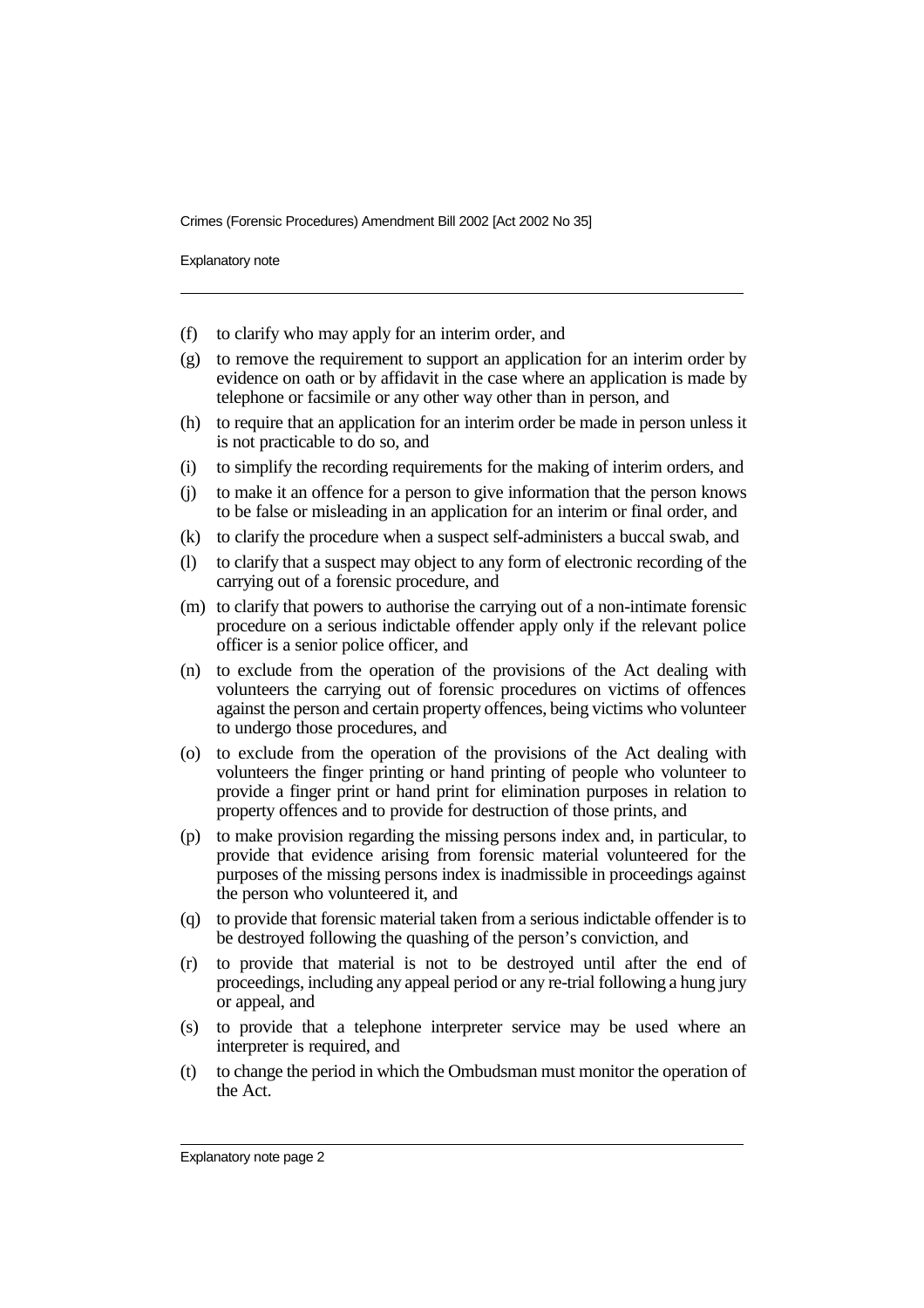Explanatory note

This Bill also amends the *Police Service Act 1990* to authorise the Commissioner of Police to require an applicant for appointment as a police officer to provide a finger print or hand print before his or her application is accepted.

### Outline of provisions

**Clause 1** sets out the name (also called the short title) of the proposed Act.

**Clause 2** provides for the commencement of the proposed Act on a day or days to be appointed by proclamation.

**Clause 3** is a formal provision giving effect to the amendments to the *Crimes (Forensic Procedures) Act 2000* set out in Schedule 1.

**Clause 4** is a formal provision giving effect to the amendment to the *Police Service Act 1990* set out in Schedule 2.

## **Schedule 1 Amendment of Crimes (Forensic Procedures) Act 2000**

#### **Applications for orders**

The *Crimes (Forensic Procedures) Act 2000* provides for authorised applicants to make applications for interim, final or second orders for the carrying out of forensic procedures (see sections 33, 26 and 27, respectively). The class of people who are authorised applicants for an order for the carrying out of a forensic procedure on a suspect include the investigating police officer in relation to an offence. At present, *investigating police officer* is defined to mean the police officer in charge of the investigation of the commission of an offence in relation to which a forensic procedure is carried out or proposed to be carried out.

**Schedule 1 [2]** extends the definition of *investigating police officer* to include any police officer involved in the investigation of the commission of an offence in relation to which a forensic procedure is carried out or proposed to be carried out.

**Schedule 1 [1]**, **[4]**, **[8]** and **[21]** make consequential amendments.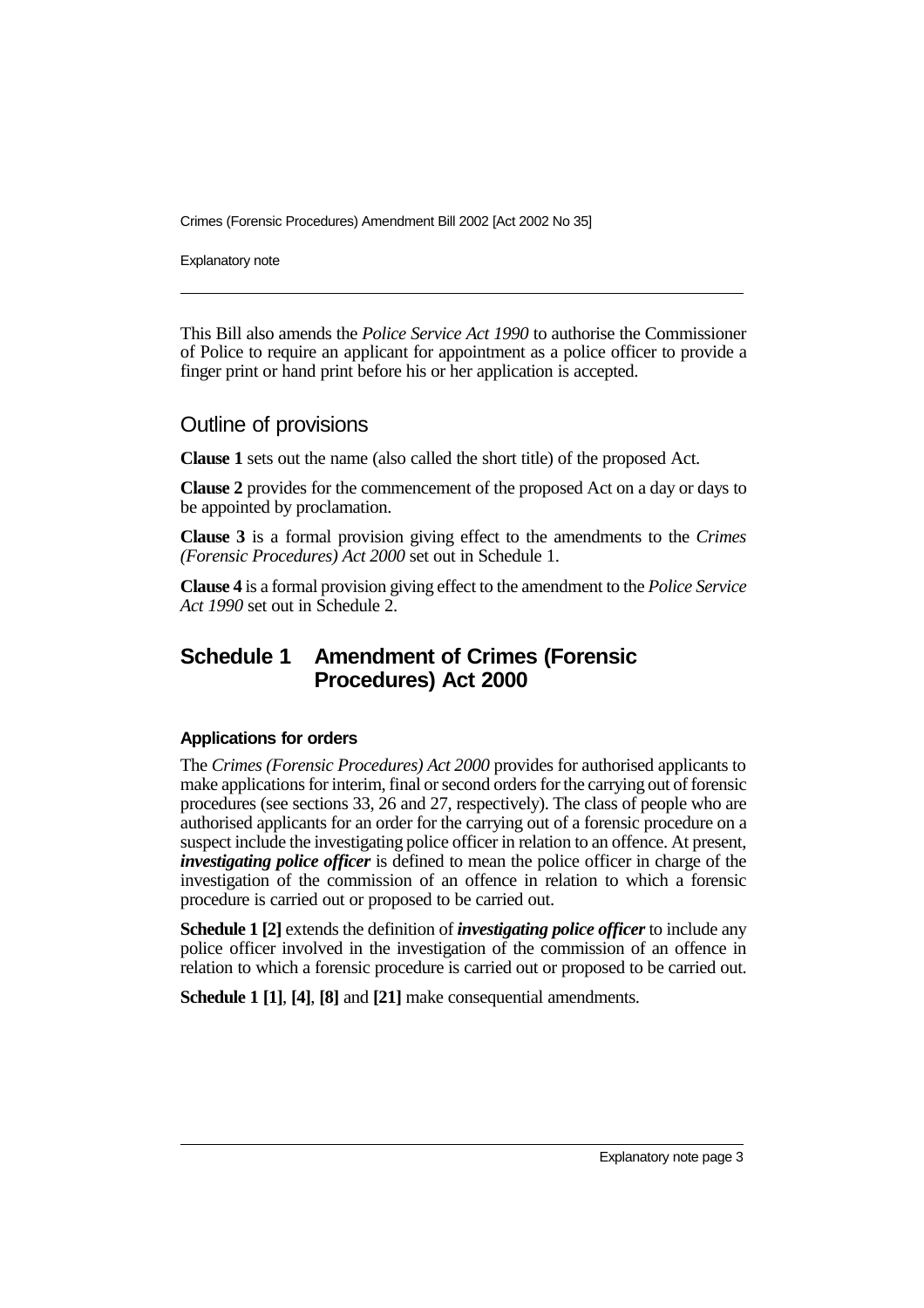Explanatory note

#### **Informed consent to forensic procedures**

Section 13 of the Act requires police to give certain information to a suspect personally or in writing. Section 9 (2) (b) provides that a suspect gives informed consent to a forensic procedure if he or she consents after a police officer has given a written statement of the matters referred to in section 13.

**Schedule 1 [5]** provides that a suspect gives informed consent to a forensic procedure if the suspect consents after a police officer informs the suspect about the forensic procedure in accordance with section 13 (1), that is, either personally or in writing.

**Schedule 1 [6]** makes a consequential amendment.

#### **Interview friends**

The Act provides for a person to act as an interview friend of a suspect or serious indictable offender for the purposes of various provisions of the Act, including when a police officer is asking a suspect who is an Aboriginal person or a Torres Strait Islander to consent to a forensic procedure.

**Schedule 1 [7]** provides that an interview friend may be excluded if he or she unreasonably interferes with or obstructs the police officer or the police officer reasonably believes that the interview friend may prejudice the investigation of an offence because he or she may be a co-offender of the suspect or may be involved in some other way, with the suspect, in the commission of the offence. If an interview friend is excluded, the suspect may nominate another person to act as his or her interview friend.

**Schedule 1 [24]** provides that if a suspect waives his or her right to have an interview friend present, a legal representative of the suspect may still be present.

#### **Application and order for repeated forensic procedure**

Section 27 of the Act provides for the making of an application to a Magistrate for an order authorising the carrying out for a second time of a forensic procedure on a suspect on whom the same type of forensic procedure has already been carried out by order of a Magistrate. An order can be made only if the forensic material obtained as a result of the carrying out of the first forensic procedure is insufficient for analysis or has been contaminated and if the carrying out of the forensic procedure for a second time is justified in all the circumstances.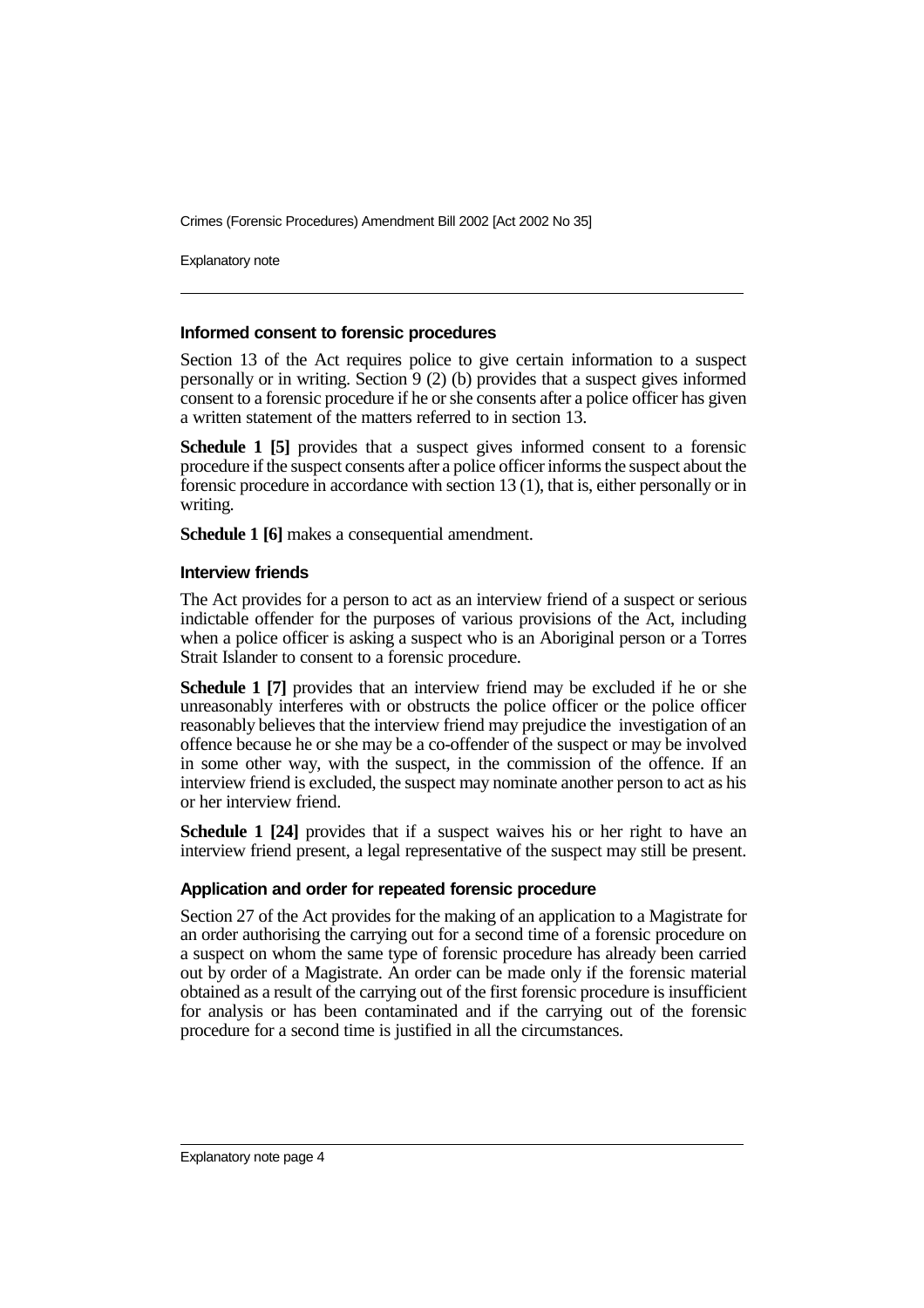Explanatory note

**Schedule 1 [9]** extends the circumstances in which a Magistrate may make a second order for the carrying out of a forensic procedure to include any situation where the forensic material has been lost or is for any other reason not available for analysis and the carrying out of the forensic procedure for a second time is justified in all the circumstances.

#### **Interim orders**

Section 32 of the Act provides for the making of an interim order authorising the carrying out of a forensic procedure on a suspect that must be carried out without delay. An interim order operates until a Magistrate, at a hearing, confirms the interim order or disallows the interim order.

**Schedule 1 [10]** makes it clear that the interim order will operate until either confirmed or disallowed even if the suspect consents to the carrying out of the forensic procedure after the interim order is obtained but before it is confirmed.

**Schedule 1 [11]** makes it clear that the matters to be considered by a Magistrate for the purpose of confirming an interim order are the same as the matters to be considered by a Magistrate before ordering forensic procedures by way of a final order.

**Schedule 1 [12]** puts it beyond doubt that only an authorised applicant, and no other person, may make an application for an interim order.

**Schedule 1 [13]** removes the requirement to support an application for an interim order by evidence on oath or by affidavit in the case where an application is made by telephone, facsimile or any other way other than in person. **Schedule 1 [15]** provides that if an application for an interim order is not made in person, the application must be supported by evidence on oath or by affidavit as soon as practicable after the making of the application and before the making of any final order.

**Schedule 1 [14]** provides that an application for an interim order must be made in person unless it is not practicable to make the application in person, in which case it must be made by facsimile transmission if facsimile transmission facilities are readily available or may be made by telephone, radio, telex, email or other means of communication if facsimile transmission facilities are not readily available.

**Schedule 1 [16]**–**[20]** remove some of the requirements for the keeping of records of applications for interim orders and records of interim orders in cases where the application is made in person or is reduced to writing. The amendments make special provision for the recording of applications and interim orders where the application is not made in person or reduced to writing.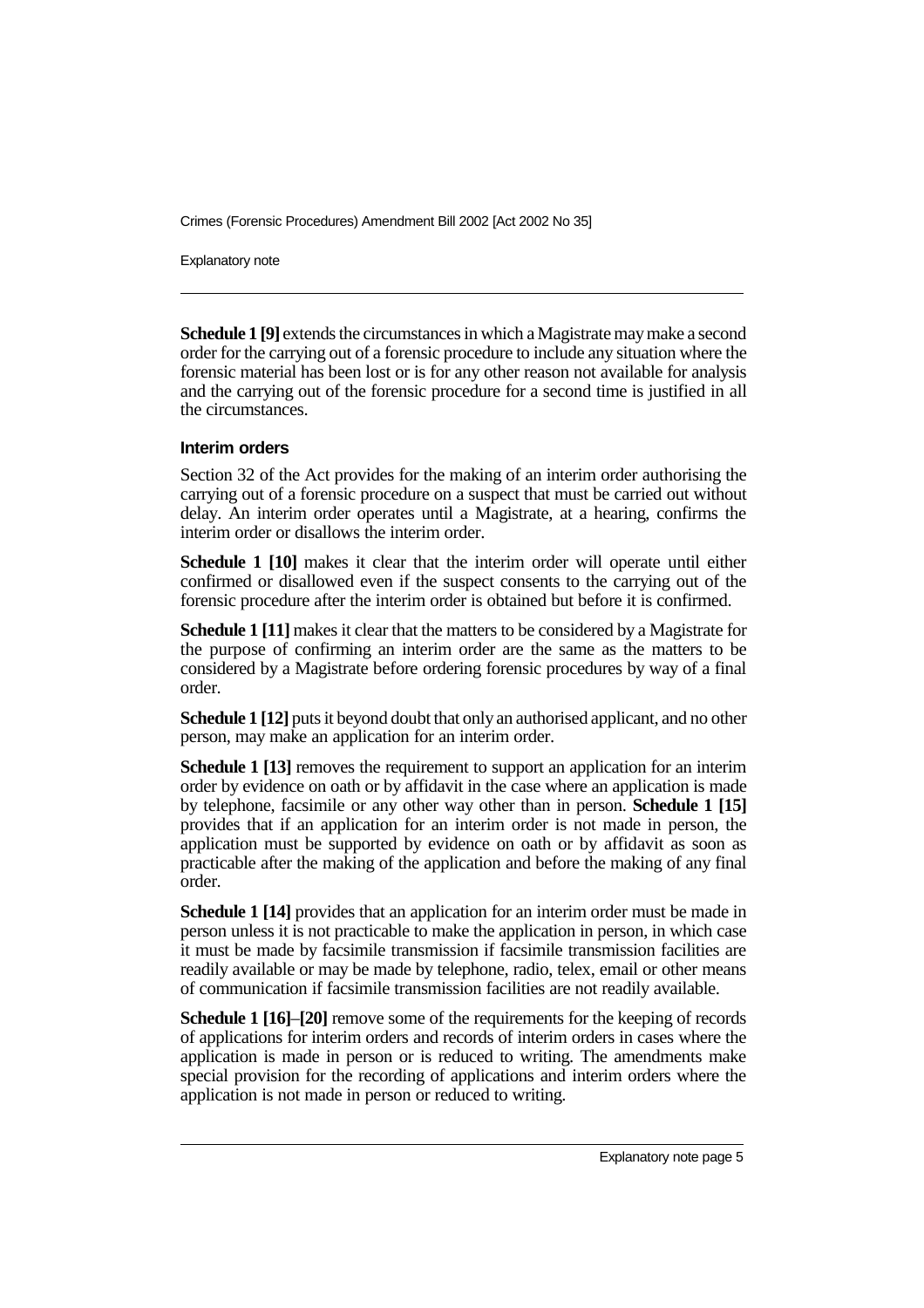Explanatory note

#### **False or misleading information in applications for orders**

**Schedule 1 [22]** makes it an offence for a person to give information that the person knows to be false or misleading in a material particular in an application for an interim or final order to carry out a forensic procedure.

#### **Self-administered buccal swabs**

Section 44 (a) of the Act provides that a forensic procedure must not be carried out in the presence or view of a person who is of the opposite sex to the suspect, except as permitted by any other provision of the Act.

**Schedule 1 [23]** provides that a self-administered buccal swab is not subject to that requirement.

#### **Electronic recording of forensic procedure**

Section 57 (1) (a) of the Act provides that a suspect may object to the recording by electronic means of a forensic procedure being carried out. Recording is defined to include audio and video recording. However, under section 57 (2) (b), the suspect is only to be informed that he or she may object to a video recording.

**Schedule 1 [25]** clarifies that a suspect must be informed that he or she may object to any form of recording of the carrying out of a forensic procedure.

**Schedule 1 [26]** makes it clear that section 57 does not prevent any recording of a forensic procedure being made for the purpose of maintaining good order, discipline and security in a correctional centre or other place of detention.

#### **Carrying out of non-intimate forensic procedures on serious indictable offenders**

Part 7 of the Act provides for the carrying out of forensic procedures on serious indictable offenders. Section 70 (1) of the Act provides that a police officer may order the carrying out of a non-intimate forensic procedure on such an offender. Section 70 (2) of the Act provides that a senior police officer (that is, a police officer of or above the rank of sergeant) may authorise the taking of a sample of hair.

**Schedule 1 [28]** provides that only a senior police officer may order the carrying out of a non-intimate forensic procedure on a serious indictable offender. (Section 74 continues to provide for a court order for the carrying out of forensic procedures on serious indictable offenders.)

**Schedule 1 [27]**, **[29]** and **[30]** make consequential amendments.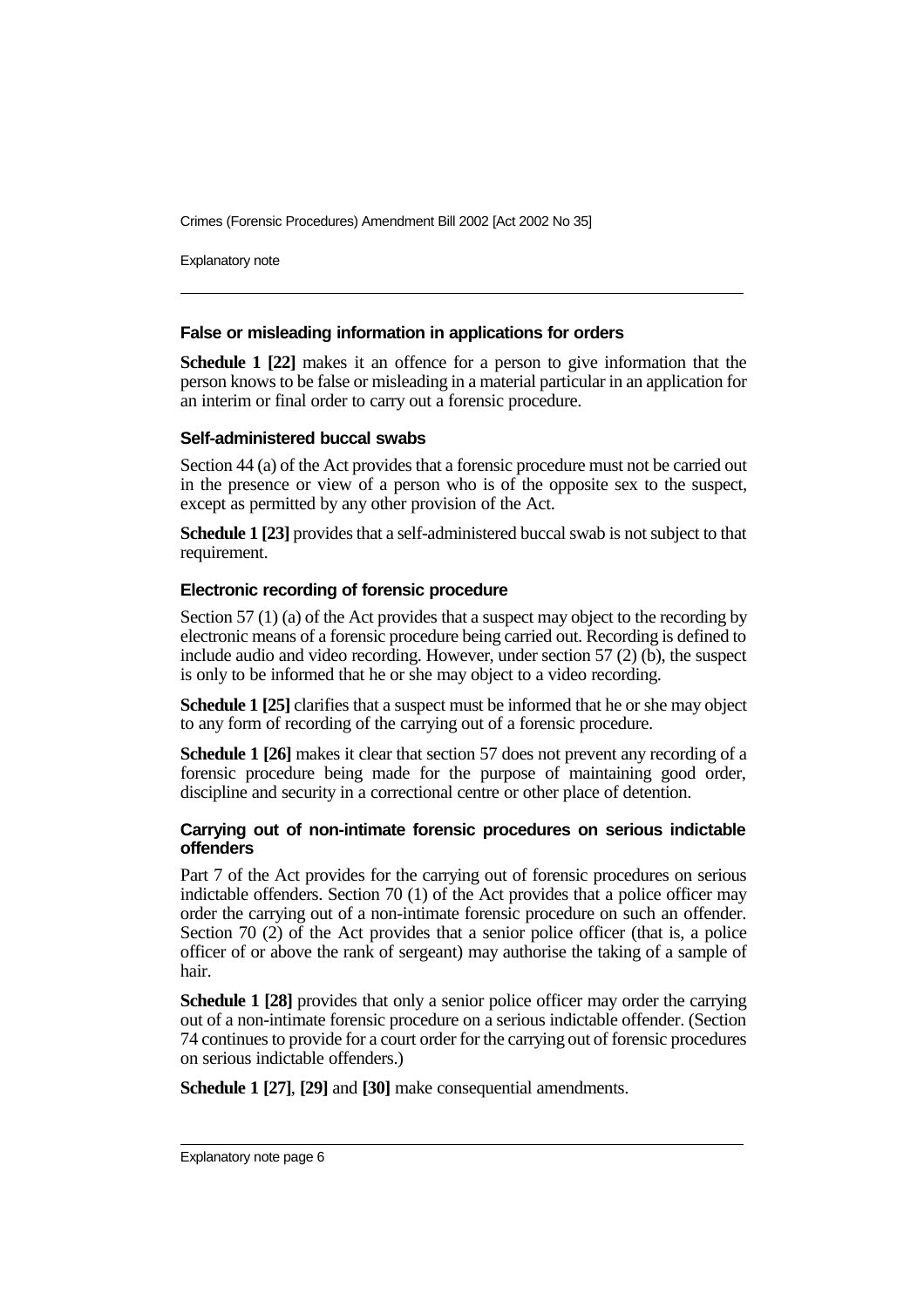Explanatory note

#### **Carrying out of forensic procedures on certain volunteers**

Part 8 of the Act includes provisions regarding the carrying out of a forensic procedure on a volunteer (or a child or incapable person who has been put forward as a volunteer).

**Schedule 1 [31]** and **[32]** exclude from the operation of Part 8 the carrying out of forensic procedures on victims of offences against the person, or victims of certain property offences, who volunteer to undergo forensic procedures or on people who volunteer to provide a finger print or hand print sample for elimination purposes in relation to property offences. **Schedule 1 [37]** provides for the destruction of the finger prints or hand prints as soon as practicable after they have been used to eliminate the person from inquiries in relation to the event.

#### **Missing persons index**

The DNA database system established under the Act includes the missing persons index, which is an index of DNA profiles derived from forensic material of persons who are missing and of volunteers who are relatives by blood of such persons. Section 93 of the Act provides that it is permissible to match a DNA profile on the missing persons index with a DNA profile on another index of the system. If, for example, a woman whose son is missing provides forensic material for the purposes of the missing persons index, her DNA profile may be matched with a DNA profile on the crime scene index, for instance from forensic material found on the body of an unrelated victim of an unsolved murder. Accordingly, the woman may be implicated in the murder because she voluntarily provided forensic material for the purpose of finding her missing son.

**Schedule 1 [33]** provides that a volunteer who provides a sample of forensic material for the missing persons index must be informed that material provided for the missing persons index is provided for the principal purpose of assisting in the identification of a missing person and that to achieve this the material may be matched against all indexes on the database.

**Schedule 1 [34]** provides that if there is a match to a DNA profile on another index on the database with a DNA profile provided for the purpose of being placed on the missing person index that information cannot be used in proceedings against the volunteer. A fresh forensic procedure would have to be carried out under the provisions of the Act dealing with suspects.

**Schedule 1 [43]** provides for disclosure to a volunteer who is a relative and whose DNA profile is placed on the missing persons index that the DNA profile of some other person on another index matched their own DNA profile or that of a missing blood relative on the missing persons index.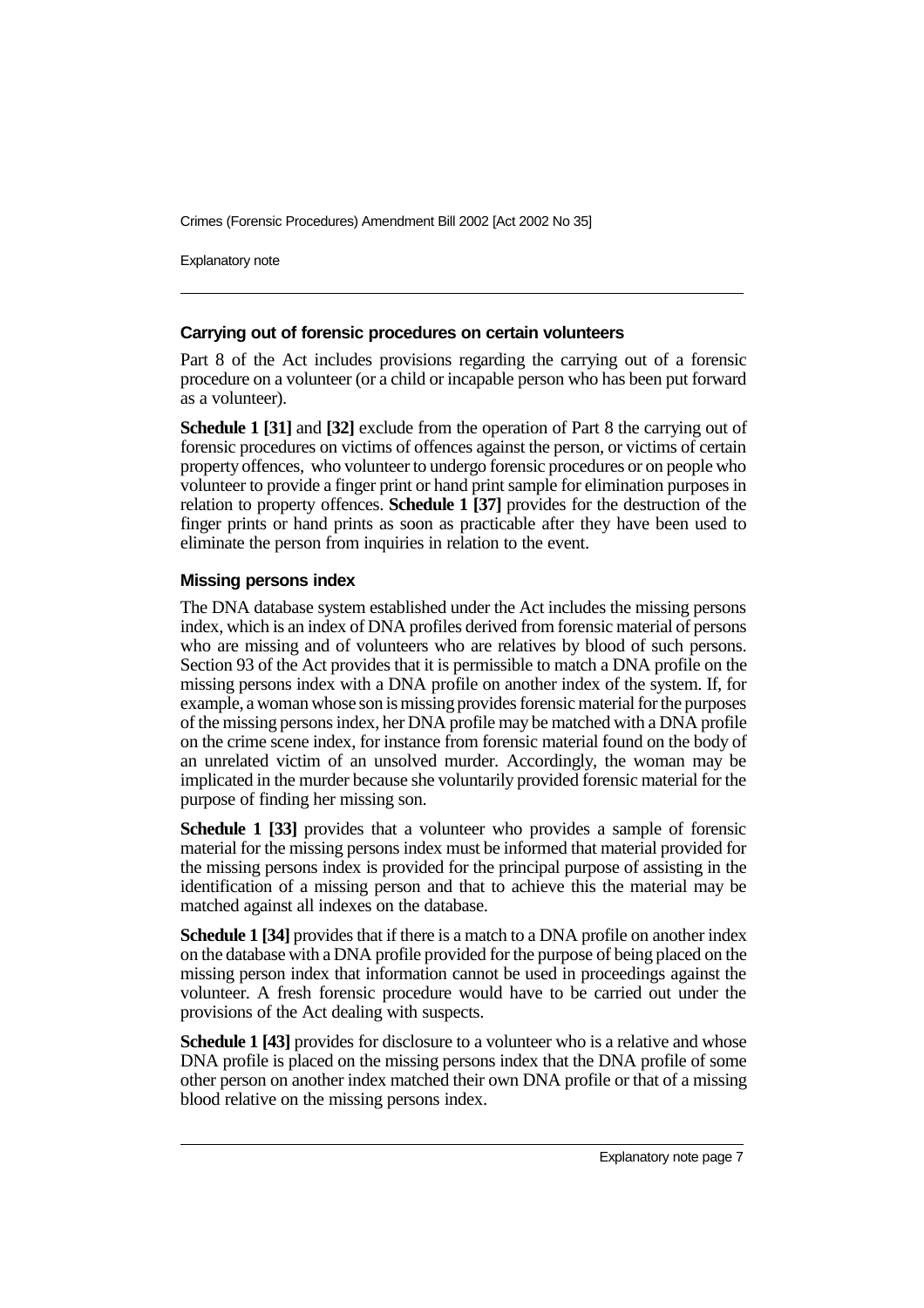Explanatory note

**Schedule 1 [39]** makes a consequential amendment.

#### **Destruction of forensic material**

Section 87 of the Act provides for the destruction of forensic material taken from a serious indictable offender in the event that the offender's conviction is quashed. However, the section applies only to offenders who were tested as a result of a court order.

**Schedule 1 [35]**–**[37]** provide for forensic material taken from a serious indictable offender to be destroyed following the quashing of the relevant conviction if the forensic procedure was ordered by a senior police officer or if the offender consented to undergo the forensic procedure for elimination purposes.

Section 89 of the Act provides that certain evidence relating to a forensic procedure found by a court to be inadmissible is to be destroyed as soon as practicable.

**Schedule 1 [38]** provides that material is not to be destroyed until after the end of proceedings (including any appeal period or any re-trial following a hung jury or appeal).

#### **Telephone interpreters**

**Schedule 1 [43]** provides for a telephone interpreter service to be used in certain circumstances where an interpreter is required.

#### **Consequential and other amendments**

**Schedule 1 [3]** inserts a definition of *nurse*.

**Schedule 1 [40]** and **[41]** provide for orders to be kept on more than one register and provide for the regulations to make provision regarding registration and cancellation of registration.

**Schedule 1 [44]** and **[45]** are consequential on the proposed amendment made by Schedule 2.

**Schedule 1 [46]** and **[47]** extend the period in which the Ombudsman must monitor the operation of the Act.

**Schedule 1 [48]** provides for the making of savings and transitional regulations consequent on the enactment of the proposed Act.

**Schedule 1 [49]** makes savings and transitional provisions consequent on the enactment of the proposed Act.